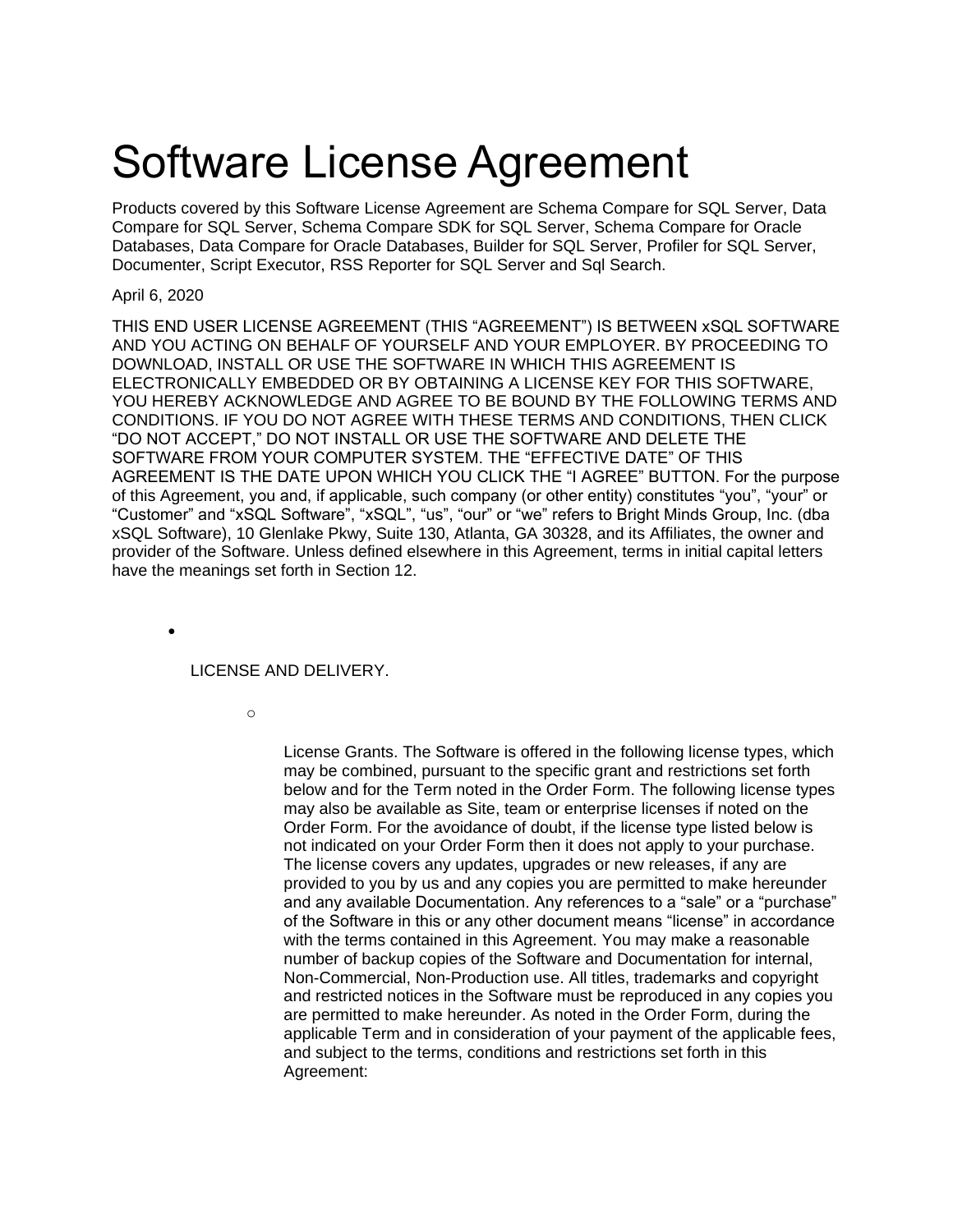- Trial License. We grant you a free-of-charge, non-assignable, non-sublicensable, non-exclusive, worldwide right and license for one (1) Authorized User to install and use one (1) copy of the Software solely for internal Non-Production purposes to evaluate the Software to determine whether to purchase a license to the Software. You may not download more than one (1) copy of the Software unless otherwise authorized by us. You may not use the Software for any other purpose. You may only use the Software for thirty (30) days from the Effective Date, unless otherwise authorized by us ("Trial Period"). Unless you pay the applicable fee for the Software, the Software may become inoperable and, in any event, your right to use Software automatically expires at the end of the Trial Period. We may terminate your license to the trial version of the Software upon written notice at any time for any reason and without liability of any kind. If you subsequently license a non-trial version of the Software, your license to the trial version of the Software shall immediately terminate.
- **EXECOMMERGERY EXAMPLE IS EXAMPLE THE COMMERGE LIGENSE.** We grant you a non-assignable, non-sublicensable, non-exclusive, worldwide right and license for one Authorized User to install the Software on one (1) Machine which may be restricted to a Desktop/Workstation or Server or in other ways as communicated by us to you on the website and internally use the Software for Commercial purposes.
- **Example 20 Free Non-Commercial License. We grant you a non**assignable, non-sublicensable, non-exclusive, worldwide right and license to internally use and install the Software on (1) Desktop/Workstation as indicated on the Licensor's website for Non-Commercial purposes.
- **Development Workstation License. We grant you a non**assignable, non-sublicensable, non-exclusive, worldwide right and license to use and install the Software on the number of Development Workstations indicated in the Order Form which are owned or controlled by you. The total count of Development Workstations where the Software is installed must not exceed the number of licenses purchased on the applicable Order Form.
- **EXECT** Developer License. We grant you a non-assignable, nonsublicensable, non-exclusive, worldwide right and license for the number of Developer(s) indicated in the Order Form to install the Software on any number of Machines in order to internally use the Software to create, develop and test Applications. For clarity, a single Software license may be reallocated to another Developer in the event that the original Developer is no longer employed by you or has been assigned to a new role where access to the Software will no longer be required on a permanent basis.
- Server License. We grant you a non-assignable, nonsublicensable, non-exclusive, worldwide right and license to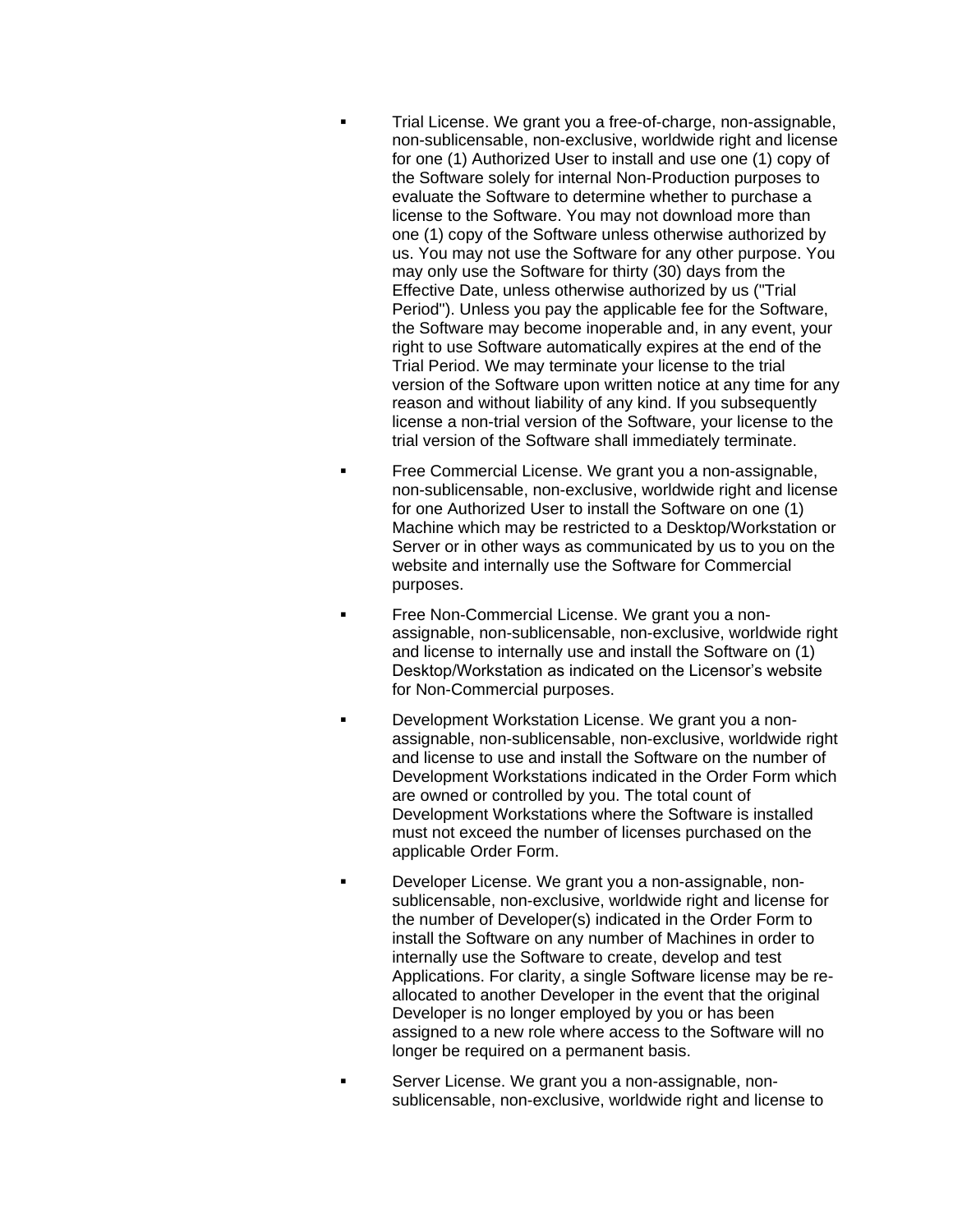internally use and install the Software on the number of Server(s) listed in the Order Form for Commercial purposes. Unless stated otherwise in the Order Form, for the purposes of this license grant, you may install the Software on one (1) Machine as a substitute for, and not in addition to, one (1) Server. The total count of Server(s) where the Software is installed must not exceed the number of licenses purchased on the applicable Order Form(s).

- Machine License. We grant you a non-assignable, nonsublicensable, non-exclusive, worldwide right and license to internally use and install the Software on the number of Machine(s) set forth in the Order Form for Commercial purposes.
- Site License. We grant you a non-assignable, nonsublicensable, non-exclusive, worldwide right and license to internally use and install the Software on any number of Development Workstations, Machines or Servers belonging to a single legal entity, at a single physical Site, as listed in the Order Form for Commercial purposes.
- Enterprise-License. We grant you a non-assignable, nonsublicensable, non-exclusive, worldwide right and license to internally use and install the Software on any number of Development Workstations, Machines or Servers belonging to a single Legal Entity as listed in the Order Form for Commercial purposes.
- For all Licensed Software made generally available on a "per-Monitored Element" or "per-Monitored Device" or "per-Monitored Instance" basis and licensed hereunder by Customer on a "per-Monitored Element" or "per-Monitored Device" basis, Customer may install, operate and use such Licensed Software on a single machine to monitor a limited number, as specified on the order form, of Monitored Element or Monitored Device per license purchased by Customer.
- o LICENSE RESTRICTIONS. All Software licenses are subject to the following restrictions: (a) For each copy of the Software licensed, you may only install one (1) instance of the Software on equipment located in the country identified on the applicable online order form. Additional installations or quantities of the Software require additional licenses. Any relocation of the Software outside the country indicated in the online order form or to different machines is subject to Our transfer policy and applicable export laws. Software licenses may be reallocated to different equipment provided that the Software is uninstalled from the original equipment. (b) If you install updates, upgrades or new releases of the Software, if any are provided to you by us, you must uninstall and cease use of all previous versions of the Software, so that your actual use and deployment of the Software corresponds to the quantities that you actually licensed and paid for. (c) Your use of the Software is limited to your internal data processing and computing needs. (d) You can't make the Software available to your Affiliates or unauthorized third parties without our express written consent. (e) The Software may not be used for outsourcing or service bureau purposes or otherwise processing third party data for the benefit of any third party. (f) You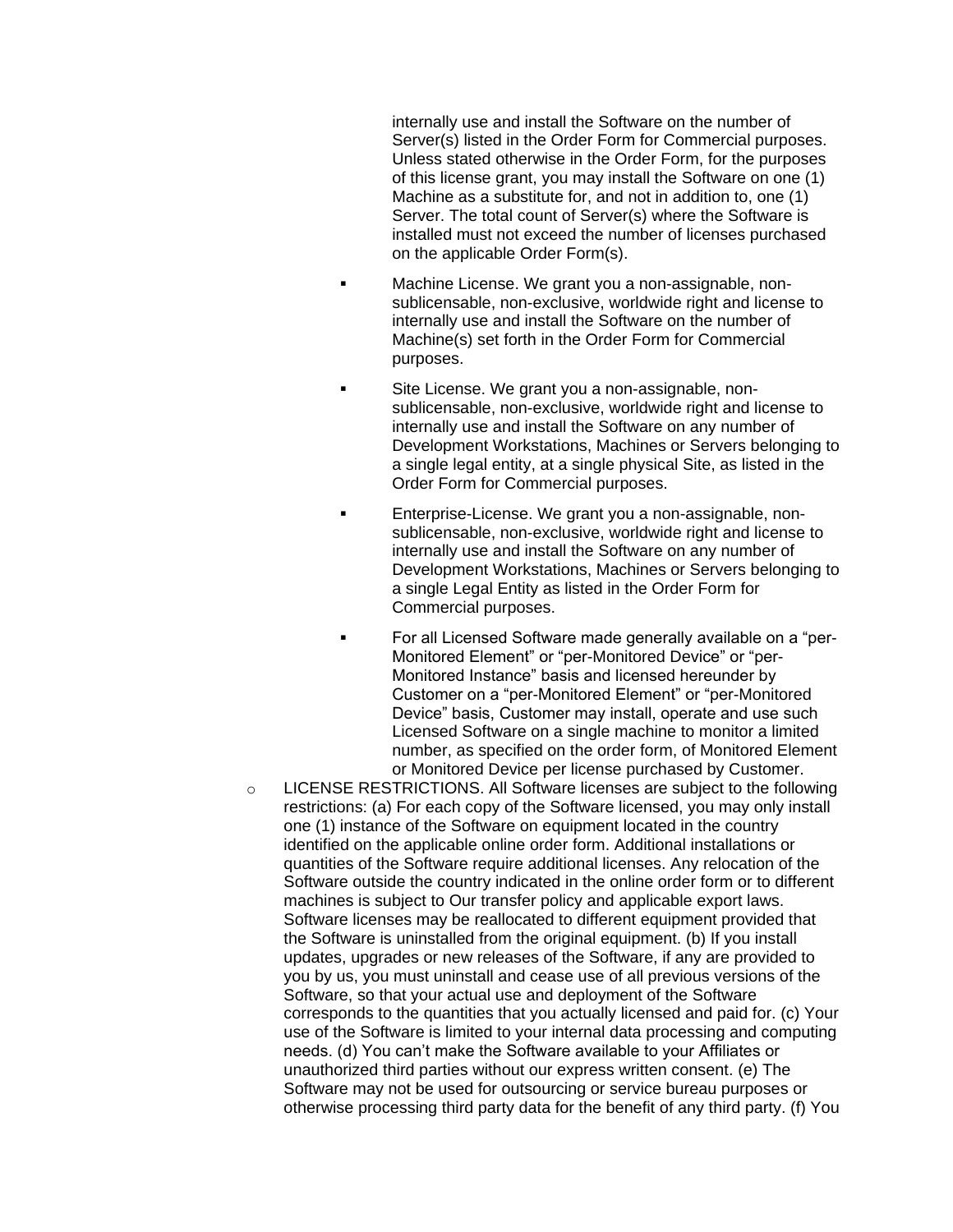can't relicense, rent or lease the Software for third-party training or commercial time-sharing. (g) You agree that you won't distribute, sell, sublicense, subcontract or otherwise transfer copies of or rights to the Software or any portion thereof, and shall not use the Software except as expressly permitted hereunder. (h) You agree to not adapt, translate, reverse engineer, decompile or otherwise derive the source code for the Software or any of the related features of the Software or to allow third parties to do so, unless otherwise mutually agreed in writing and except to the extent specified by law. (i) You will not use any third party software, including any open source software, in conjunction with the Software, unless you ensure that such use does not cause the Software to become subject to any third party license applicable to such third party software or require the public disclosure or distribution of the Software or the licensing of the Software for the purpose of making derivative works. (j) You will not use the Software for any purpose other than as licensed under this Agreement, including benchmarking or using the Software to create products or services similar to, or competitive with, the Software. (k) You will not use the Software to develop any works which provide substantially the same functionality as the Software or enables building other programs which could compete with the Software, including but not limited to, using a web service to call and/or directly expose the functionality available in the Software.

o

APPLICATION DISTRIBUTION. You may distribute a limited number of copies, as specified on the order form, of one or more Applications that use the Software as a runtime component without owing additional fees, provided the Software is not licensed to you on a Trial or Non-Commercial basis and the Application(s): (i) contain no modifications to the Software (including alterations to the original proprietary notices); and (ii) are in compiled, executable form; (iii) do not provide substantially the same functionality as the Software or have as one of their purposes to build other software that would compete with the Software; (iv) do not reproduce or distribute any portion of the Documentation or document the Application in a manner that identifies the programmatic interface to the callable routines in the Software; (v) are not a software development application that is sold primarily to software developers or system integrators, or a development environment of any kind; and (vi) are subject to a license agreement that limits Application end-users use of the Software to a run-time component, restricts the Application end-user from changing, altering or modifying the Software, creating derivative works, translations, reverse assembling, reverse compiling, disassembling, or in any way reverse engineering the Software, and prevents the Application end-user from sublicensing, renting, distributing, leasing or otherwise transferring or assigning any portion of the Software. For clarity, you may not distribute the Software as a runtime component of your Application(s) without explicit permission from us either as set forth herein or in the Order Form.

> Subscription License. In the case of the Subscription License, you may only distribute Applications that use the Software as a runtime component granted that the Application package was built while your subscription license was active (not expired).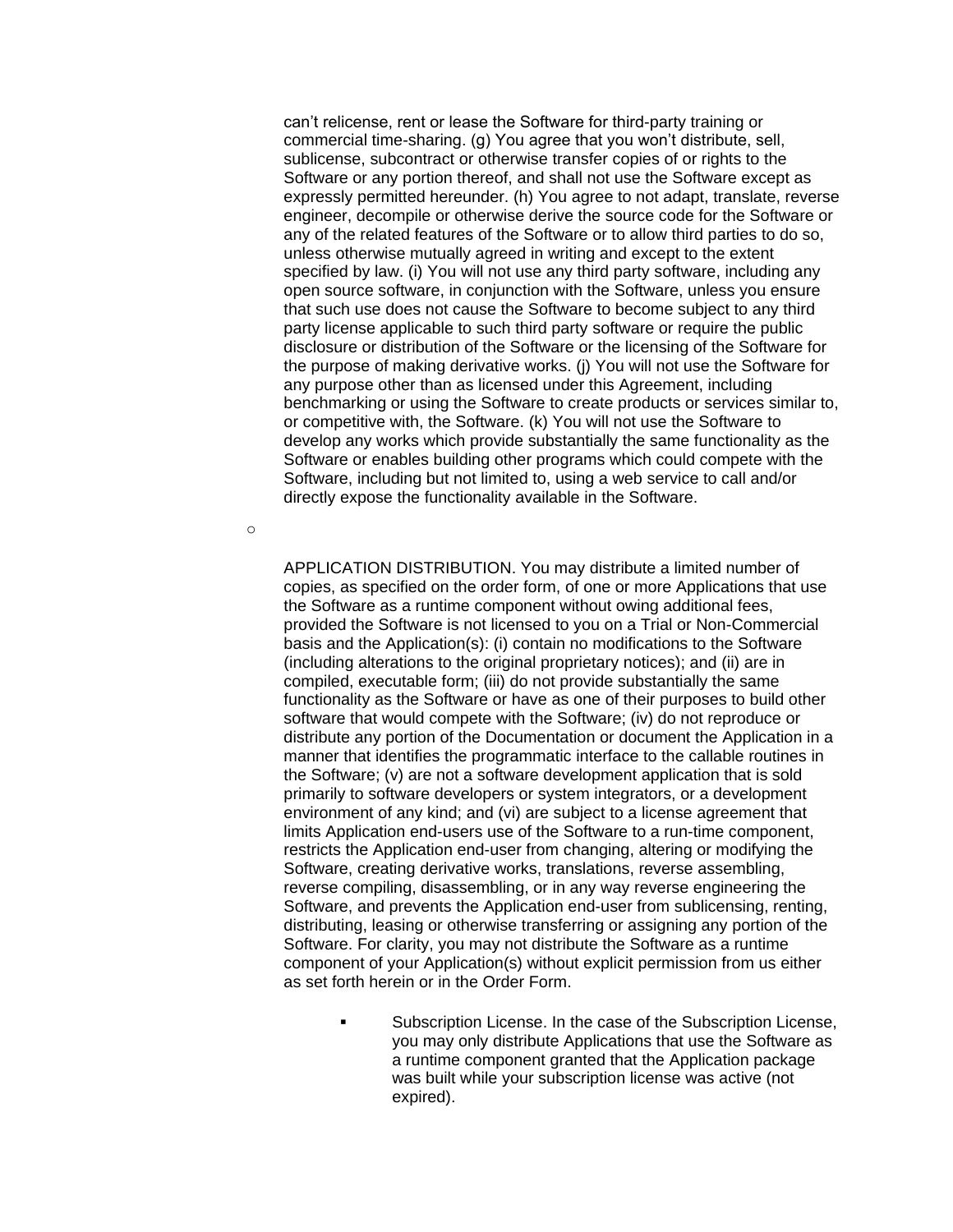$\circ$  LICENSE CLASS. xSQL issues two classes of licenses, a physical machine license (standard license) and a virtual machine license. A physical machine license may be activated either on a physical machine or on a virtual machine. A virtual machine license may only be activated on a virtual machine. Attempting to, or activating a virtual machine license on a nonvirtual environment violates the terms of the agreement and will result in the revocation of your license.

#### LICENSE TERM.

•

- $\circ$  PERPETUAL. If you acquired a perpetual license then the license shall be perpetual unless you fail to observe any of its terms, in which case it shall terminate immediately, and without additional prior notice. The perpetual license entitles you to use in perpetuity the version of the Software that was available at the time the license was granted.
- $\circ$  SUBSCRIPTION. The license shall terminate upon the expiration of the subscription period unless you fail to observer any of its terms, in which case it shall terminate immediately, and without additional prior notice. The subscription license may automatically renew as specified in the order form. A Subscription license entitles you to receive unlimited email support, and Software upgrades and updates as they may become available during the subscription term.
- FINANCIAL TERMS. You agree to pay us the fees indicated in the Order Form. Fees are exclusive of any taxes. You acknowledge and agree all Order Forms are non-cancelable and all fees are non-refundable. In the event that your credit card is declined for any reason, all fees are still due and owing to us and you will promptly provide us with another credit card for payment purposes. Your continued use of the Software and Support on a subscription basis is contingent upon annual payment of fees in advance. Fees are owed and are to be paid in exchange for the rights granted and services made available hereunder and not based on your actual use of the Software, Support or Professional Services. All invoices for Software, Professional Services or Support are due and payable upon receipt unless otherwise indicated on the invoice. If we don't receive timely payment, we reserve the right to charge a late fee equal to the lesser of one and half percent (1.5%) compounded monthly of the amount due or the maximum amount allowed by law in addition to our cost of collection. You are responsible for all applicable taxes including, without limitation, federal, state and local sales, use, goods and services, valueadded, export or import or equivalent "indirect" taxes and duties on the Software, Support or Professional Services as provided herein.
- OWNERSHIP. As between the parties, all right, title, and interest in the Software, Documentation, Support, our Confidential Information (as defined below), and any other materials furnished or made available hereunder, including any copies made by you, corrections, bug fixes, enhancements, updates, upgrades, new releases or other modifications and derivatives, including custom modifications, to the Software and all other deliverables, modifications, enhancements, and derivative works thereof, and all Intellectual Property Rights therein are and remain our property. No implied licenses are granted hereunder. We reserve all rights not expressly granted hereunder. As between the parties, all of your data processed and/or analyzed through the use of the Software, and your Confidential Information (as defined below) and all Intellectual Property Rights therein are and remain your property.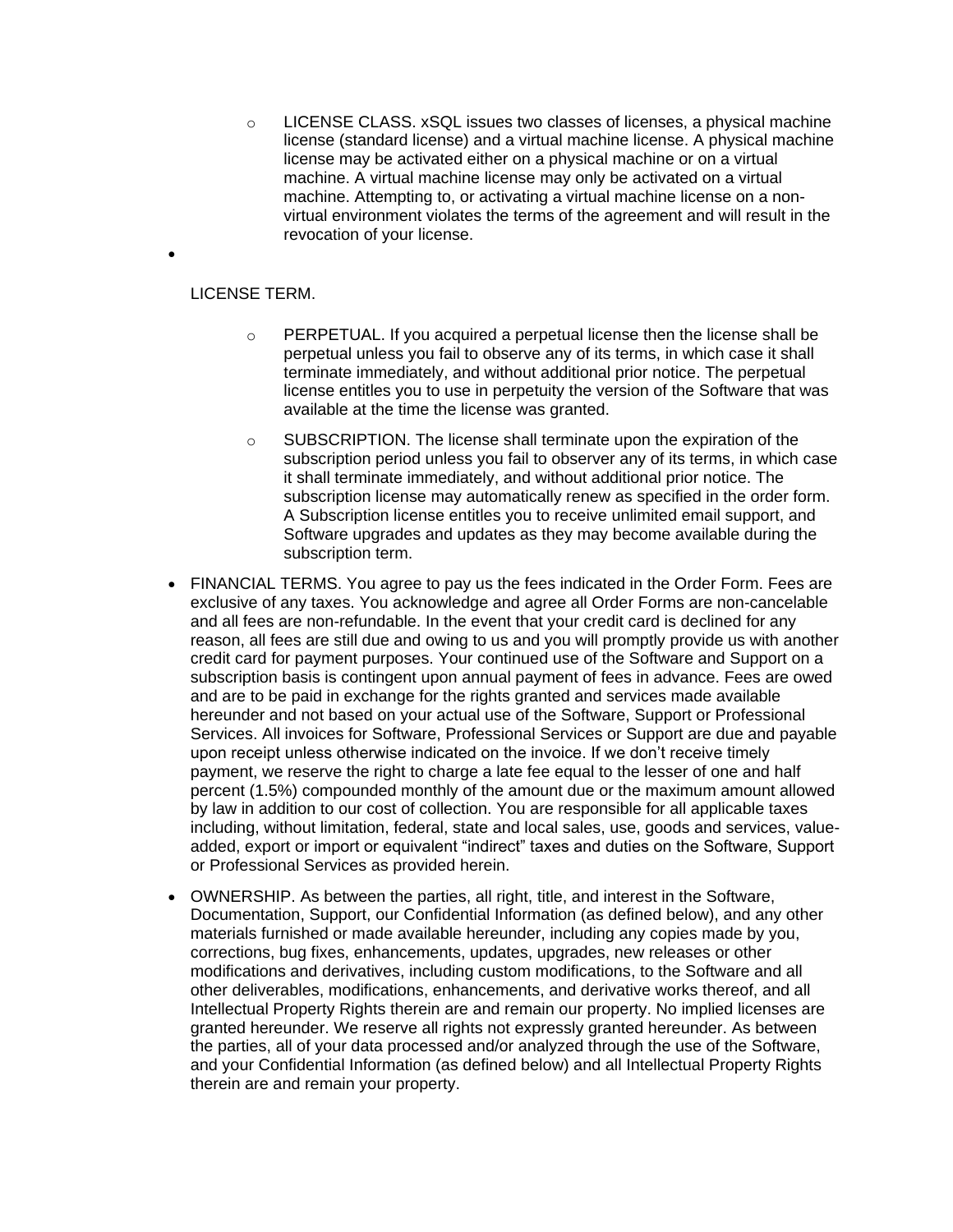- PROFESSIONAL SERVICES. You may request that we provide certain Professional Services related to the Software. Any Professional Services to be provided will be included in Order Form or statement of work ("SOW"), which shall describe the fees, costs and expenses payable by you in connection with the performance of such Professional Services, and which shall describe the scope of such services. The Order Form or SOW shall be binding upon the Parties only after mutual execution or performance by us and payment of Professional Services fees by you. Each such Order Form or SOW shall be considered an integral part of this Agreement.
- PRIVACY PROVISION. You will install and use the Software on your premises and network environment and as such we do not have any access to any of your data which is accessed and used as part of, or through your use of the Software. Therefore, we are not considered a 'processor' under the European Union's General Data Protection Regulation (EU/2016/679) (GDPR) or like privacy laws. For business to business data collected during the sales, registration, and marketing process and for the computing and network environment data which is automatically transmitted to us in the United States of America during installation, we will process and store such information pursuant to our privacy policy available at https://www.xsql.com/privacy/.
- CONFIDENTIALITY. "Confidential Information" means any non-public information that is designated "confidential" or that a reasonable person should understand is confidential, including, but not limited to, the terms of this Agreement, the Software, or related performance test results derived by you, including but not limited to benchmark test results. Neither party will disclose Confidential Information to any third party without the disclosing party's prior consent. Confidential Information may only be disclosed to individuals that need to know such information, and on the condition that the individual is subject to a written agreement to protect information with terms as protective as this Agreement. For the purposes of this section, the definition of xSQL Software and Customer includes Affiliates of either party. Confidential Information remains the sole property of the disclosing party; except for rights explicitly granted in this Agreement, the receiving party does not acquire any rights to such Confidential Information. The duty to protect Confidential Information does not apply to information that is shown to be: (a) available to the public other than by a breach of a confidentiality obligation; (b) rightfully received from a third party not in breach of a confidentiality obligation; (c) independently developed by one party without use of the Confidential Information of the other; (d) known to the recipient at the time of disclosure (other than under a separate confidentiality obligation); (e) produced in compliance with applicable law or court order, provided the other party is given reasonable advance notice of the obligation to produce Confidential Information (to the extent legally permitted) and reasonable assistance, at the disclosing party's cost, if the disclosing party wishes to contest the disclosure. Money damages may not be a sufficient remedy for a breach of confidentiality. If either party breaches the confidentiality obligations, the non-breaching party may seek injunctive or other equitable relief without the necessity of posting a bond even if otherwise normally required. Such injunctive or equitable relief is in addition to all other rights and remedies available at law or in equity. You agree that if you provide us with any suggestions, comments, or other feedback about our Confidential Information ("Feedback") such Feedback is given voluntarily. You also agree that even if you designate such Feedback as confidential, unless the parties enter into a separate subsequent written agreement, the Feedback shall not be confidential and we shall be free to use, disclose, reproduce, license, or otherwise distribute the Feedback in our sole discretion without any obligations or restrictions of any kind, including without limitation, Intellectual Property Rights.
- WARRANTY; DISCLAIMER. You represent and warrant that: (a) all users authorized by you will abide by the terms of this Agreement; and (b) you will comply with all applicable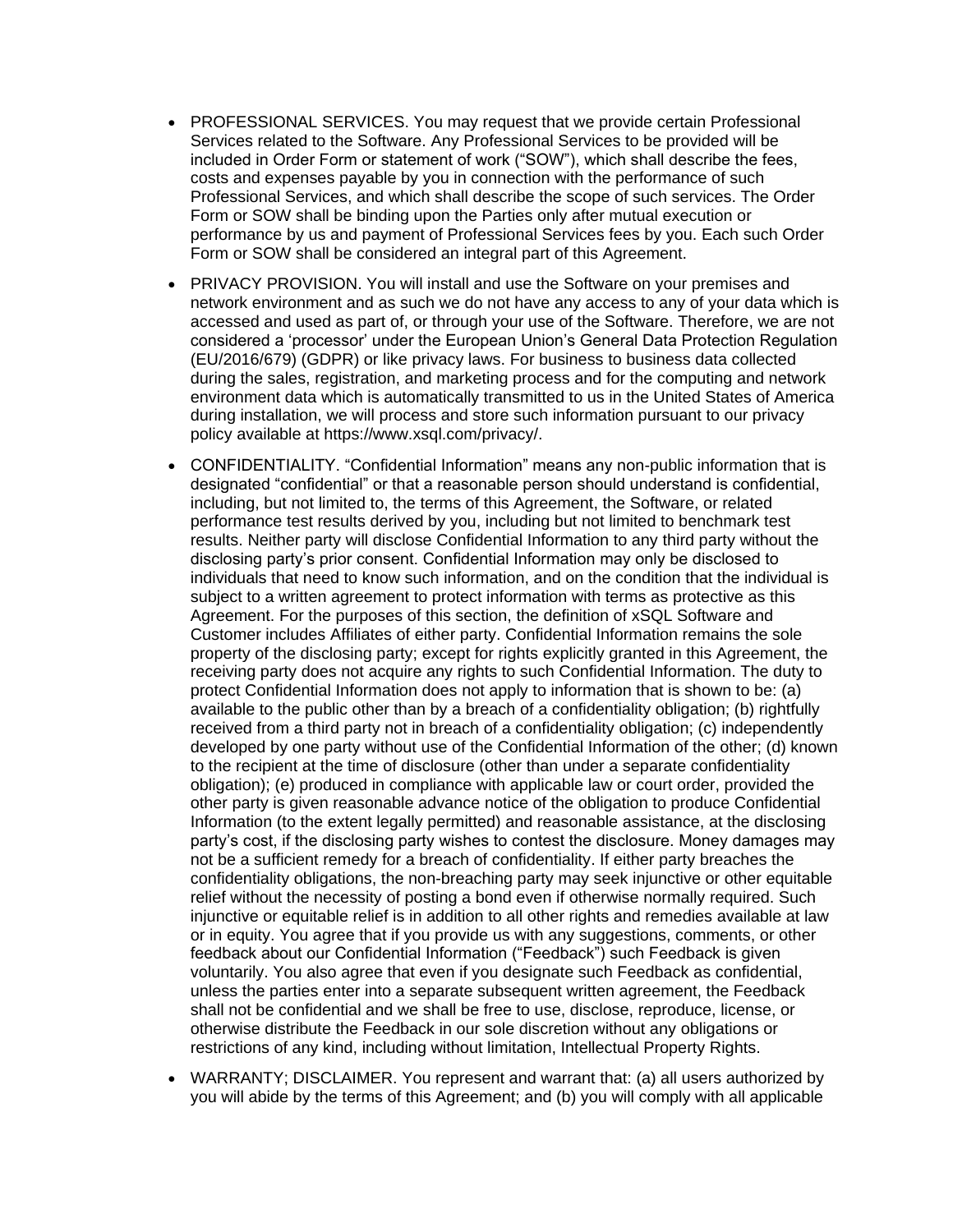laws, regulations, rules, orders and other requirements, now or hereafter in effect, of any applicable governmental authority, in your performance of this Agreement. Notwithstanding any terms to the contrary in this Agreement, you will remain responsible for acts or omissions of all users authorized by you to the same extent as if such acts or omissions were undertaken by you. THE SOFTWARE, SUPPORT AND PROFESSIONAL SERVICES ARE PROVIDED ON AN "AS IS" OR "AS AVAILABLE" BASIS WITHOUT ANY REPRESENTATIONS, WARRANTIES, COVENANTS OR CONDITIONS OF ANY KIND. WE DO NOT WARRANT THAT SOFTWARE, SUPPORT OR PROFESSIONAL SERVICES WILL BE FREE FROM ALL BUGS, ERRORS, OR OMISSIONS. WE DISCLAIM ANY AND ALL OTHER WARRANTIES AND REPRESENTATIONS (EXPRESS OR IMPLIED, ORAL OR WRITTEN) WITH RESPECT TO THE SOFTWARE, SUPPORT OR PROFESSIONAL SERVICES WHETHER ALLEGED TO ARISE BY OPERATION OF LAW, BY REASON OF CUSTOM OR USAGE IN THE TRADE, BY COURSE OF DEALING OR OTHERWISE, INCLUDING ANY AND ALL (I) WARRANTIES OF MERCHANTABILITY, (II) WARRANTIES OF FITNESS OR SUITABILITY FOR ANY PURPOSE (WHETHER OR NOT WE KNOW, HAVE REASON TO KNOW, HAS BEEN ADVISED, OR IS OTHERWISE AWARE OF ANY SUCH PURPOSE), AND (III) WARRANTIES OF NONINFRINGEMENT OR CONDITION OF TITLE. YOU ACKNOWLEDGE AND AGREE THAT YOU HAVE NOT RELIED ON ANY WARRANTIES.

- LIMITATION OF LIABILITY. EXCEPT FOR ANY ACTS OF FRAUD, GROSS NEGLIGENCE, OR WILLFUL MISCONDUCT, IN NO EVENT WILL WE BE LIABLE TO YOU OR ANY THIRD PARTY CLAIMING THROUGH YOU FOR ANY LOSS OF PROFITS, LOSS OF USE, LOSS OF REVENUE, LOSS OF GOODWILL, ANY INTERRUPTION OF BUSINESS, OR FOR ANY INDIRECT, SPECIAL, INCIDENTAL, EXEMPLARY, PUNITIVE OR CONSEQUENTIAL DAMAGES OF ANY KIND ARISING OUT OF OR IN CONNECTION WITH THIS AGREEMENT OR THE SOFTWARE, SUPPORT AND PROFESSIONAL SERVICES, REGARDLESS OF THE FORM OF ACTION, WHETHER IN CONTRACT, TORT, STRICT LIABILITY OR OTHERWISE, EVEN IF WE HAVE BEEN ADVISED OR ARE OTHERWISE AWARE OF THE POSSIBILITY OF SUCH DAMAGES. EXCEPT FOR ANY ACTS OF FRAUD, GROSS NEGLIGENCE, OR WILLFUL MISCONDUCT, IN NO EVENT WILL OUR TOTAL LIABILITY ARISING OUT OF OR RELATED TO THIS AGREEMENT EXCEED THE AGGREGATE OF THE AMOUNTS PAID OR PAYABLE BY YOU TO US, IF ANY, UNDER THIS AGREEMENT IN THE TWELVE MONTHS PRECEDING THE EVENT GIVING RISE TO THE CLAIM. MULTIPLE CLAIMS WILL NOT EXPAND THIS LIMITATION.
- TERM; TERMINATION. Except as otherwise stated herein, this Agreement will remain in effect until terminated. The term for any Software starts on the Effective Date of the Order Form and continues as indicated on the Order Form ("Term"). Except as otherwise specified in the applicable Order Form, subscription terms are for twelve (12) months from the Effective Date ("Subscription Term") and automatically renew for successive twelve (12) month periods, starting the day following the expiration of the previous Subscription Term regardless of the actual subscription renewal date, unless and until terminated by either party in accordance herewith or unless either party provides written notice of nonrenewal to the other party at least 30 days prior to the end of the then-current Subscription Term. We may increase pricing applicable to the renewal of any then-current Subscription Term by providing you with notice thereof, including by email, at least thirty (30) days prior to the end of such Term. Unless otherwise indicated on an Order Form, you may terminate this Agreement or any Order Form at any time without cause. However, we will not provide refunds if the Agreement or an Order Form is terminated without cause. Without limiting other remedies it may have, either party may terminate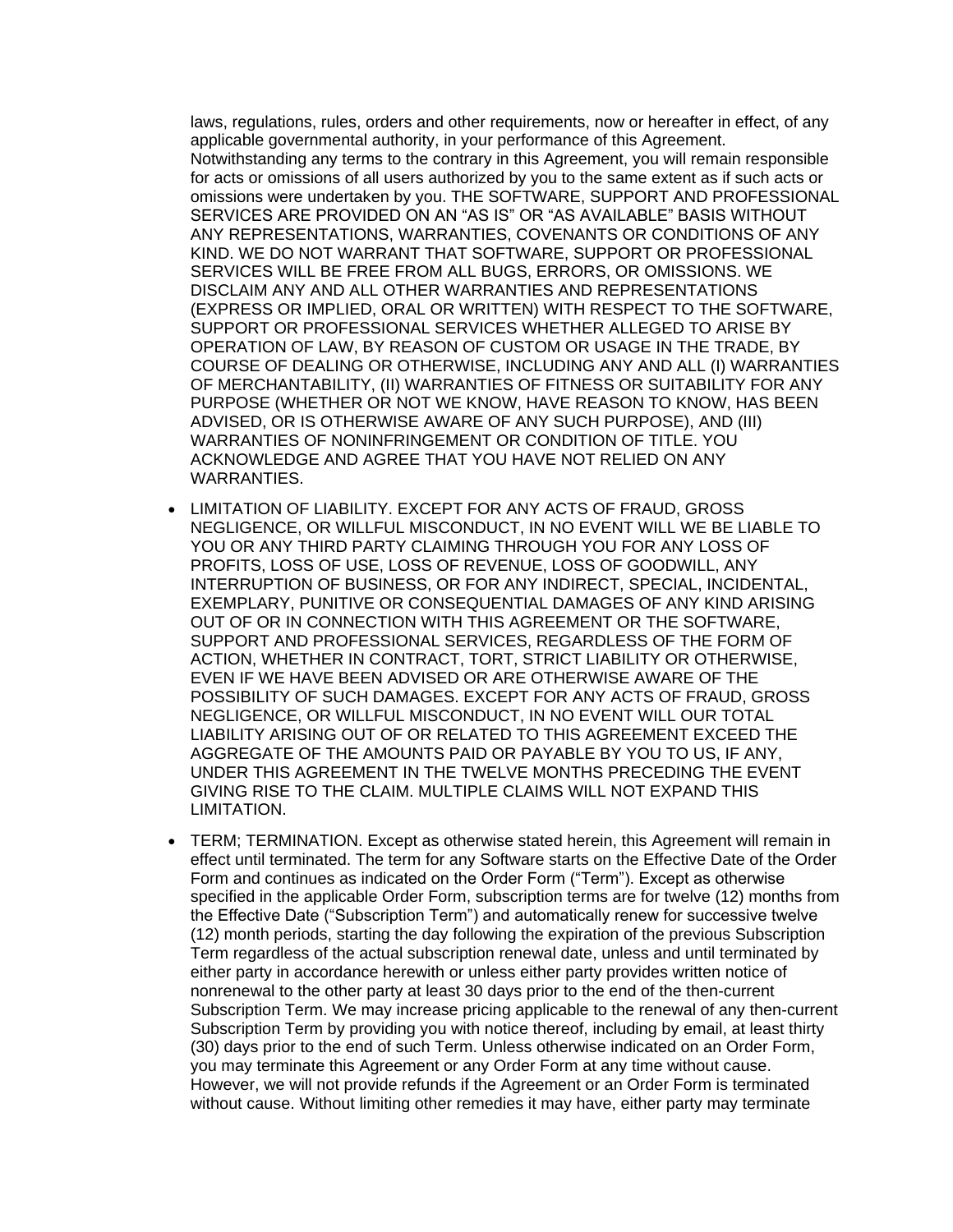this Agreement or any Order Form immediately on notice if (i) the other party materially breaches the Agreement or an Order Form, and fails to cure the breach within thirty (30) days after receipt of notice of the breach; or (ii) the other party becomes insolvent. Upon termination, the following will apply: (a) All licenses (except for fully-paid, perpetual licenses) granted will terminate and you must stop using, de-install and permanently delete all of the applicable Software, whether modified or merged into other materials; (b) All amounts due under any unpaid invoices will become due and payable immediately; and (c) If we are in breach, you will receive a prorated refund for any fees paid in advance. We may suspend your use of the Software and as applicable without terminating this Agreement during any period of material breach. We will give you reasonable notice and a chance to cure the breach before suspending your use of the Software and Support. Suspension will only be to the extent reasonably necessary until the breach is cured. The parties' rights and obligations under this section and sections entitled "Financial Terms", "Ownership", "Confidentiality", "Warranty; Disclaimer", "Limitation of Liability", and "General" survive the termination of this Agreement and/or an Order Form.

#### • GENERAL. (a) This Agreement, our Privacy Policy set forth at

https://www.xsql.com/privacy/ and any Order Forms or SOWs agreed to by you, in writing or by your actions, constitutes the entire agreement between the Parties with respect to the Software and supersedes any prior or contemporaneous understandings, oral or written, and all other communications between the Parties. You acknowledge that you have not relied on the availability of any future version of the Software or any future product in executing this Agreement. Further, this Agreement may not be amended except by a writing signed by both parties. Any inconsistent terms on Purchase Orders or other documents or portals regarding the Software, Professional Services or Support provided under this Agreement issued by you, are for your internal use only, and any provisions contained in any such document shall have no effect whatsoever upon this Agreement. (b) A Party is not liable for non-performance of obligations under this Agreement, if the non-performance is caused by events or conditions beyond that Party's control, and the Party gives prompt notice and makes all reasonable efforts to perform. In no event will this provision affect a Party's obligation to make payments under this Agreement. (c) Unless you notify us within ten days of the Effective Date of this Agreement, we can include your name and/or logo in a public list of current customers who use our Software, provided that (1) your name and/or logo is not highlighted and does not stand out in comparison to the names and/or logos of other customers; and (2) we don't make any representation or attribute any endorsements to you without prior written consent. (d) This Agreement shall be binding upon and inure to the benefit of the Parties hereto and their successors and assigns. You may not assign (whether voluntary or involuntary or by merger, operation of law or change of control), delegate, novate or otherwise transfer your rights and obligations under this Agreement without our prior knowledge and written consent. (e) This Agreement shall be governed by the state of Georgia law, without regard to conflict of law provisions. The application of Uniform Computer Information Transactions Act (UCITA), the Uniform Commercial Code (UCC) or the United Nations Convention on Contracts for the International Sale of Goods is expressly excluded. (f) The waiver or failure of a party to exercise in any respect any rights provided for in this Agreement shall not be deemed a waiver of any further right under this Agreement. If any provision of this Agreement is declared by a court of competent jurisdiction to be invalid, illegal or unenforceable, such provision shall be severed from this Agreement and the other provisions shall remain in full force and effect. (g) You agree to defend, indemnify and hold us harmless from and against liabilities, costs, damages and expenses (including settlement costs and reasonable attorney fees) arising from any claims from anybody that result from or relate to you and your third parties' use, reproduction or distribution of any permitted Applications herein. (h) If you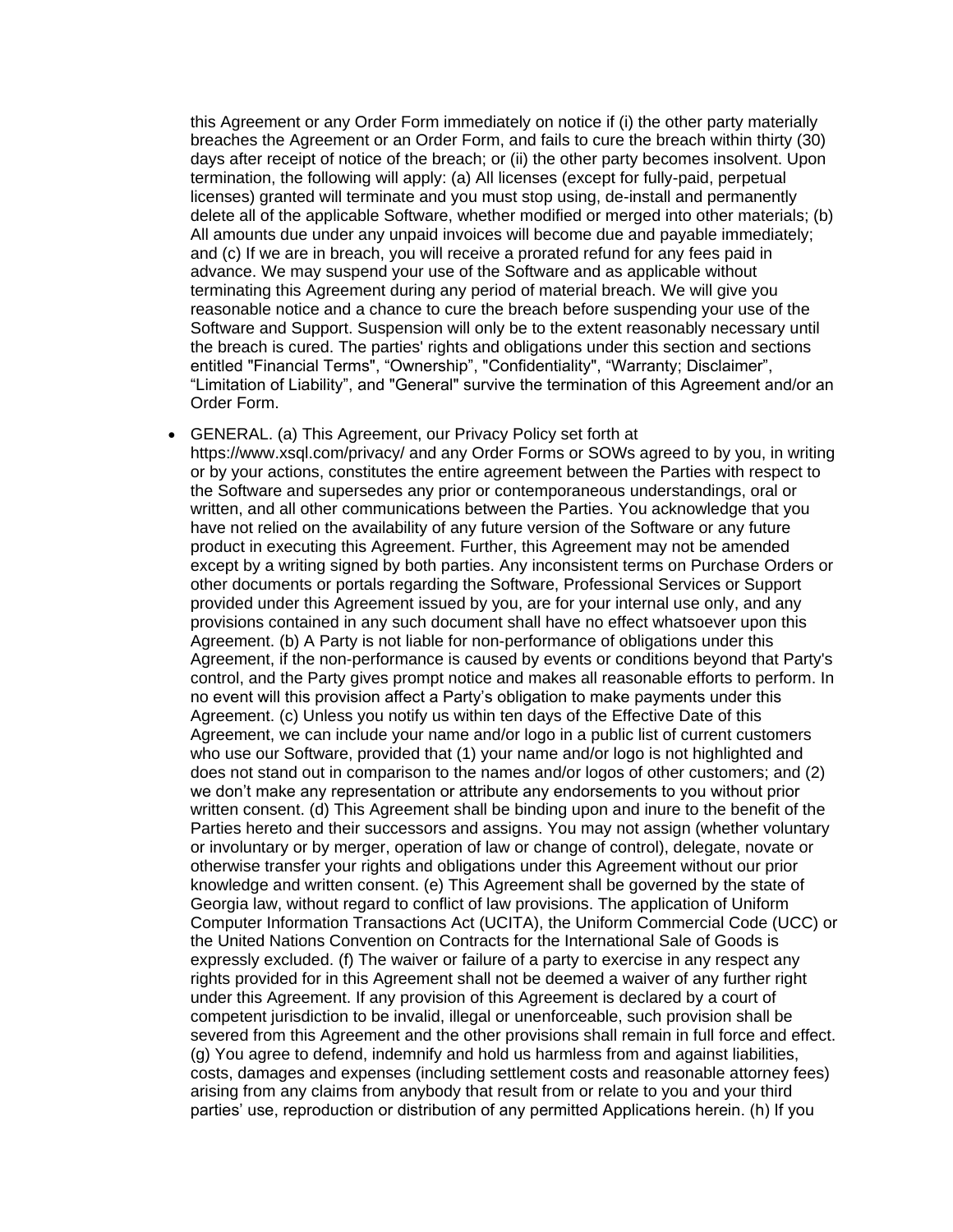are a branch or agency of the U.S. Government, use, duplication or disclosure of the Software is subject to the restrictions set forth in this Agreement except that this Agreement shall be governed by federal law. Any additional rights or changes desired by the U.S. Government shall be negotiated with us consistent with this Agreement. (i) Each party acknowledges its obligation to comply with all applicable laws, rules, statutes and regulations, including specifically but not limited to export laws including Bureau of Export Administration restrictions and anti-corruption legislation. Each party warrants that, to the best of its knowledge no money or other consideration of any kind paid or payable under this Agreement or by separate Agreement is, has been or will be used for unlawful purposes, including purposes violating anti-corruption laws, including making or causing to be made payments to any employee of either party or anyone acting on their behalf to assist in obtaining or retaining business with, or directing business to, any person, or securing any improper advantage. (j) We are an independent contractor and our personnel are not and shall not be considered employees or agents of your company for any purpose whatsoever.

• DEFINITIONS. Some defined terms that you should be familiar with are: (a) Affiliates means entities, regardless of corporate status, controlled by, controlling or under common control with a party, respectively, or officers, directors, shareholders, employees or agents of any of the foregoing. (b) Application means any application, program or other software that you develop using the Software. An Application must represent a significant functional and value enhancement to the Software. (c) Authorized User means one named person, employee, contractor or temporary worker authorized by you to use the Software for personal use or while performing duties within the scope of their employment or assignment. (d) Commercial means any use or handling of the Software by any person or entity for financial reasons, whether or not profitable. (e) Core means a core of a CPU made up of an independent processor combined onto a single integrated circuit or silicon chip, in both virtualized and/or non-virtualized environments, and regardless of whether used in a Production or Non-Production environment. (f) Desktop/Workstation means a single physical machine, including but not limited to a personal computer, workstation, laptop computer, desktop computer or mobile device, specifically excluding a Server, on which the Software is loaded or executed, that is operated, either attended or via remote access, by one person at a time, and cannot be used by more than one person, directly or indirectly, simultaneously. (g) Developer means any named identifiable individual person, not necessarily named at the time of a license grant, regardless of whether or not the individual is actively using the Software at any given time, designated by you to do any of the following: (1) build, compile, assemble, test or otherwise cause to be executed any application programs that rely on the Software as a component; (2) use or execute any Software programs for development, testing, or support purposes; (3) package or otherwise prepare Software components for redistribution as part of another program or application; or (4) have possession of any Software resources or files for any purposes other than archiving. (h) Development Workstation means a physical computer owned or controlled by you that is accessed and used for software development and testing purposes by only one (1) Developer and with respect to use of the Software does not participate in a shared development environment meaning software development occurring in a network or computer infrastructure shared by multiple people; and/or software development occurring on a computer that is not dedicated to use only by your Developer. A Development Workstation may, for your Developer's sole use, host one or more virtual machines containing the Software. (i) Instance means a loaded operating system running either on a physical computer or within a virtual environment or an equivalent environment. Each virtual environment on a physical computer is deemed an instance. (j) Machine means an attended or remotely controlled desktop, workstation or computer where the Software is loaded, that is operated by no more than one person at a time. (k) Non-Commercial means any use of the Software which (1) is not undertaken for